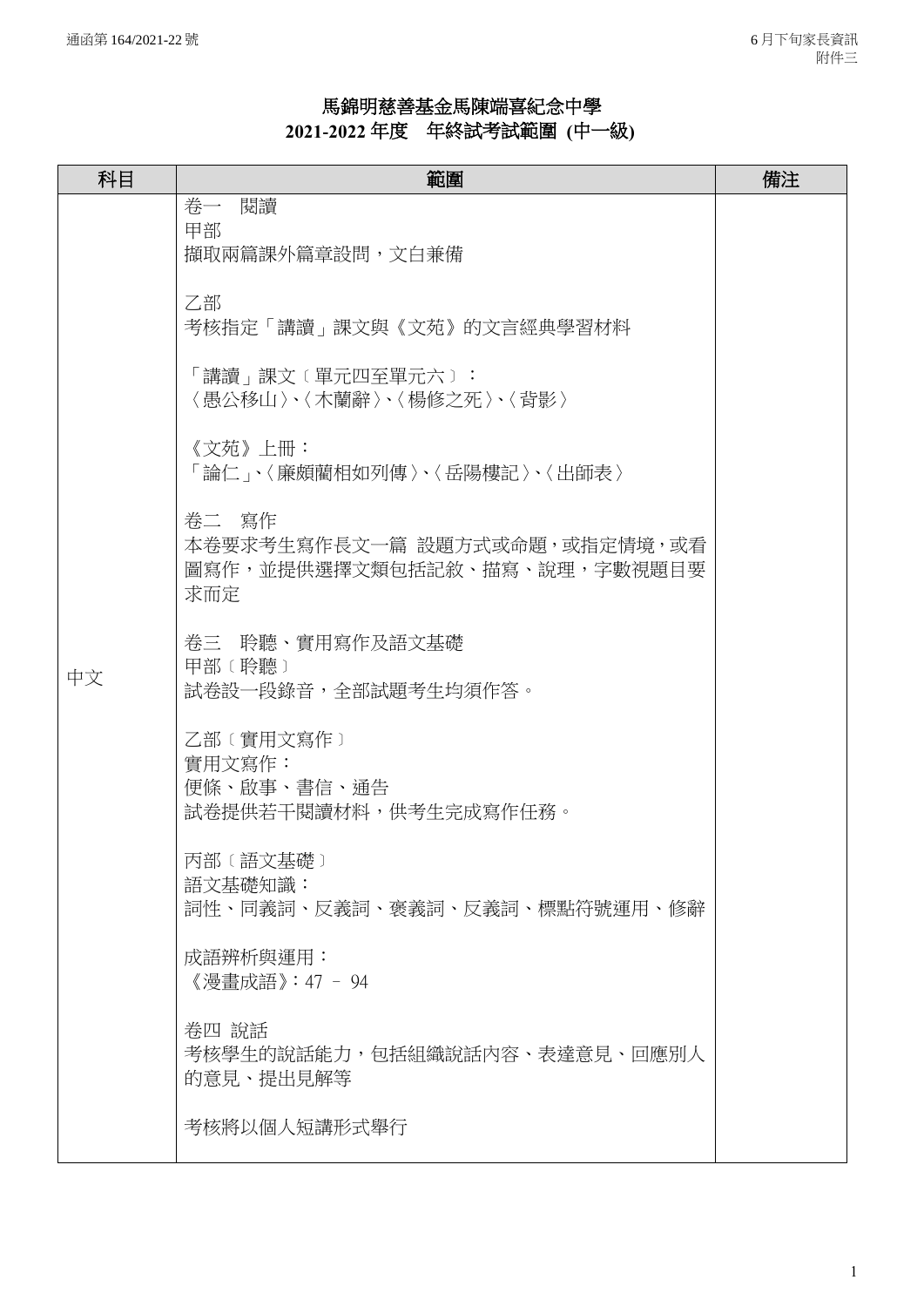|                | Paper 1                                                                                                                                                                                                                                                                                                                                                                                                                                                                                                                                                                                                                                                                                                                                                                                                                                                                                                                                                                                                                                                                                                                                                                                                                                                                                                                                                                                                       |  |
|----------------|---------------------------------------------------------------------------------------------------------------------------------------------------------------------------------------------------------------------------------------------------------------------------------------------------------------------------------------------------------------------------------------------------------------------------------------------------------------------------------------------------------------------------------------------------------------------------------------------------------------------------------------------------------------------------------------------------------------------------------------------------------------------------------------------------------------------------------------------------------------------------------------------------------------------------------------------------------------------------------------------------------------------------------------------------------------------------------------------------------------------------------------------------------------------------------------------------------------------------------------------------------------------------------------------------------------------------------------------------------------------------------------------------------------|--|
| <b>ENGLISH</b> | 2 Reading passages (30%)<br>1)<br>Reading skills:<br>A. Skimming<br>Identifying the main ideas<br>В.<br>C. Sequencing<br>D. Scanning<br>Locating specific information<br>Е.<br>F.<br>Understanding the connection between ideas by identifying a<br>range of cohesive devices<br>Making inference<br>G.<br>Working out the meaning of unknown words or expressions<br>Н.<br>Vocabulary (20%)<br>2)<br>Vocabulary:<br>Pack your bags (Spark U6, p.31, 41, 42)<br>А.<br>Connected (Spark U8, p.83, 84)<br>В.<br>3)<br>Grammar (50%)<br>Grammar:<br>Coordinating conjunctions (Dev1A U23)<br>А.<br>Subordinating conjunctions (Although) (Spark 1B p.73)<br>В.<br>Countable and Uncountable (Dev1A U11, 12)<br>C.<br>How many / much (Dev1A U11, 12)<br>D.<br>Е.<br>some, any, no, none (Dev1A U11)<br>F.<br>Tense (Dev. $1A U1-4$ )<br>Paper <sub>2</sub><br>Blank filling / error correction $(20\%)$<br>1.<br>Sentence making (20%) (Writing Worksheet U.8)<br>2.<br>Writing an email (60%) (Writing Booklet U. 6)<br>3.<br>Paper 3<br>Part A<br>Listening components:<br>Listening for numbers<br>Listening for names of people/places<br>Part B<br>Integrated tasks:<br>Scanning for specific information<br>Basic skills on data file manipulation<br>Paper $4$<br>2 mins: preparation<br>2 mins: assessment<br>Section $A(50\%)$<br>Read vocabulary/phrases<br>Section B $(50\%)$<br>Read a passage aloud |  |